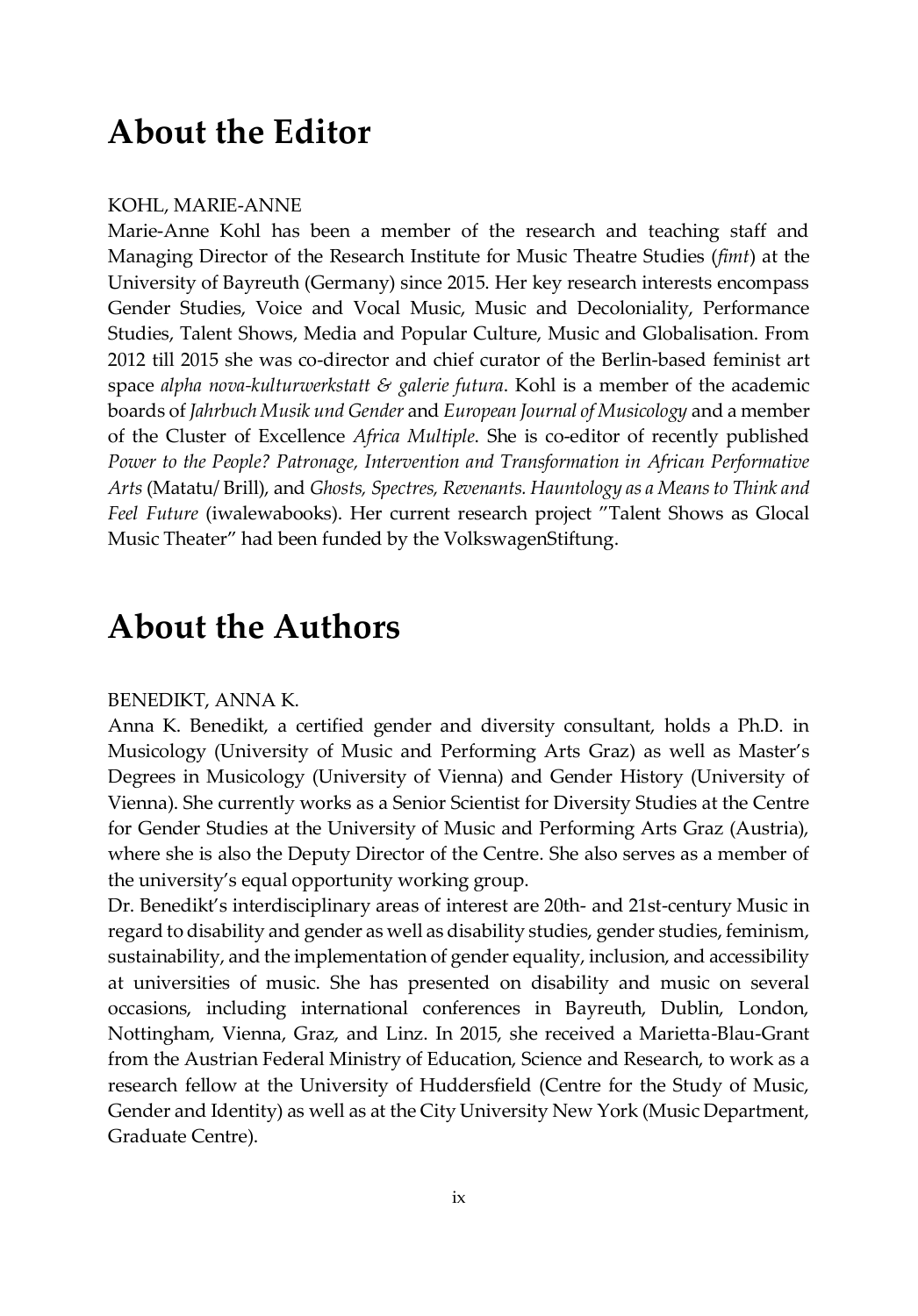#### CHARTON, ANKE

Anke Charton is TT Professor of Theatre & Society at the Department of Theatre, Film and Media Studies at the University of Vienna. Her work is centered at the intersection of Performance Studies, Musicology and Gender Studies, with research in Theatre Historiography and Cultural Performance as well as Voice History and Music Theatre. Her current book project, Practices and Projections, reexamines theatre cultures of the so-called Siglo de Oro and the political and performative implications of their historiography. Her previous monograph, prima donna, primo uomo, musico (Leipzig 2012), investigated gender representation in opera with a focus on the 16th and 17th centuries.

Anke Charton studied at the universities of Leipzig, Bologna, and Berkeley and received her PhD from Leipzig University in 2011. She has held positions at the University of Leipzig, the College of Music Detmold, and the School of Music and Theatre Hamburg. She currently serves on the boards of Jahrbuch Musik & Gender and the Jelinek Research Network; her research has been funded by Ev. Studienwerk Villigst, the Mariann Steegmann Foundation, and the Austrian Science Fund (FWF).

## MURRIETA FLORES, DAVID AJ

David AJ Murrieta Flores is a postdoctoral fellow at the Department of Art of the Universidad Iberoamericana (Mexico City, Mexico), under the supervision of Dr. Ana Torres Arroyo. He holds a PhD in Art History & Theory from the University of Essex (United Kingdom), an MA in Art History & Theory from the same institution, and a BA in History from the National Autonomous University of Mexico (Mexico). As a postdoctoral researcher, he works on the collectives articulated around the "little magazines" of *Crononauta* (Mexico), *Rebel Worker*, and the American *Situationist International* (US). He has published articles about *King Mob Echo, Up Against the Wall Motherfucker!*, and *The Situationist Times* in journals such as *Venezia Arti, MODOS. Revista de História da Arte,* and *Konsthistorisk tidskrift*.

## GENTRIC, KATJA

Katja Gentric, artist and art historian, is an associate researcher at the Laboratoire Interdisciplinaire de Recherches «Sociétés, Sensibilités, Soin» (LIR3S; UMR 7366 – CNRS uB). She teaches English at ESADHaR (École Supérieure d'Art et Design Le Havre-Rouen) and at Paris 1 Panthéon-Sorbonne. Following a post-doctoral project on "Artistic practices and uses of language" at the University of the Free State, South Africa. She is currently a fellow at the Günther Uecker Institut, Schwerin, Germany, with the project "Günther Uecker – Blickwinkel 'South'". This project focuses on the interwoven implications of language (the impossibility thereof concomitant with the obligation to voice) in *Wounded Fields*, a work by Günther Uecker in the collection of the Mayibuye Archives, University of the Western Cape.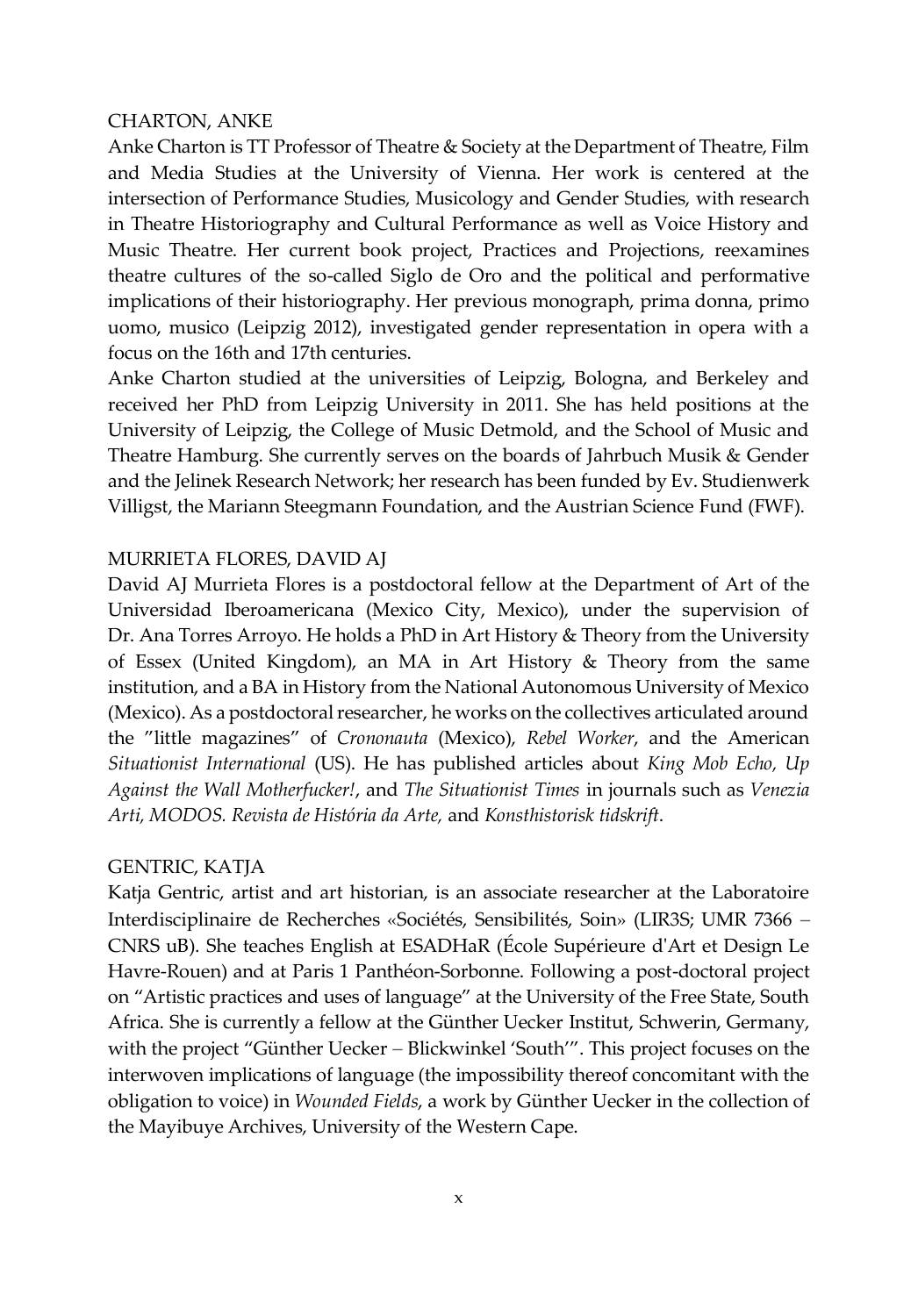## GOWER, ABIGAIL

Abigail Gower is a PhD student in Musicology at the Universität für Musik und Darstellende Kunst Wien. She comes from a performance background, having previously received a Bachelor's degree in piano performance and a Master's degree in collaborative piano, both completed in the United States. Recently, Gower's research has been presented at international conferences at Sorbonne Université in Paris, Universität für Musik und Darstellende Kunst Wien, Carl von Ossietzky Universität Oldenburg, and the University of Zagreb Academy of Music. Gower is currently a scholarship recipient from the Hochschule für Musik Theater und Medien Hannover's Forschungszentrum Musik und Gender through the Mariann Steegmann Foundation.

## GRAHAM, STACIE CC

Stacie CC Graham works as an anti-racism and intersectional equity consultant across the creative, services, tech, and health and wellness industries. She holds a PhD in psychology from the University of Osnabrück, where she specialised in motivation theory. She completed her MS in economics at the Ruprecht-Karls-University in Heidelberg. She is the founder of the UK's first wellness retreats designed for Black women and women of colour, OYA: Body-Mind-Spirit Retreats, as well as an earlystage digital media startup, Colour Balance Images, showcasing local talent in photography and videography across Africa and the Middle East, Asia, and Latin America and the Caribbean.

## HOLLY-NAMBI, ROCCA

Rocca Holly-Nambi is an artist and cultural producer. She is the Director of b-side, international contemporary arts organization and biennial festival based on the Isle of Portland.

Prior to this, Holly-Nambi was the British Council's Head of Arts East Africa, and subsequently Director of Arts Sub-Saharan Africa. Holly-Nambi co-founded 32° East | Ugandan Arts Trust, a center for contemporary art in Kampala, Uganda; and KLA ART, Kampala's biennial public art festival. She has delivered artistic and curatorial projects for the Edinburgh International Art Festival, Glasgow International Festival, and the Mela Festival of World Music and Dance.

Holly-Nambi received an MA in Contemporary Art Theory at Edinburgh College of Art and is undertaking a practice-based PhD in Visual Cultures at Goldsmiths, University of London, on Queer Abstraction in Kenya and Uganda. Holly-Nambi lives and works in Nairobi, Kenya.

## KOCH, KATHARINA

Katharina Koch has been working as the director and artistic co-director of the feminist art space alpha nova & galerie futura in Berlin since 2012. She holds a PhD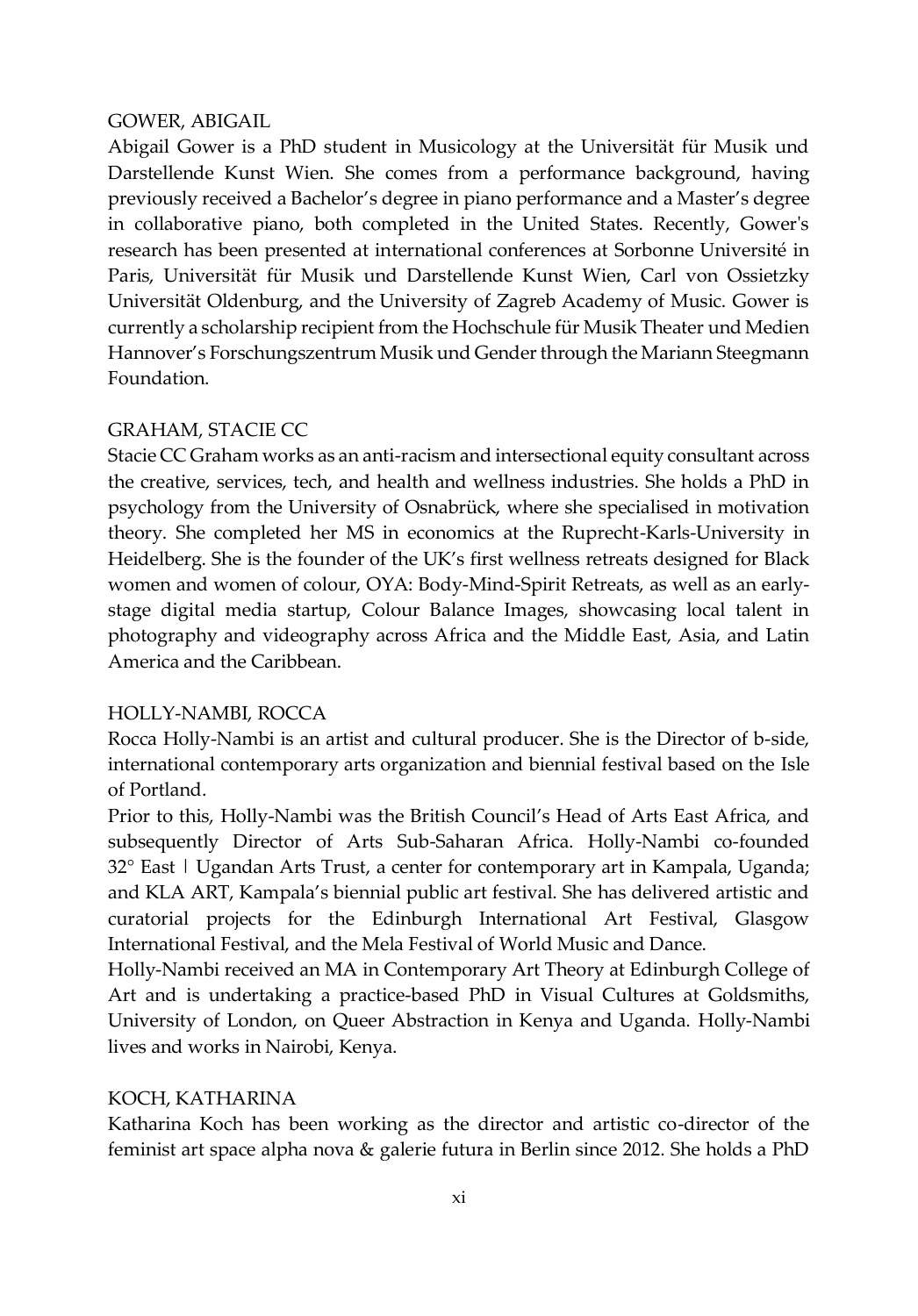in Cultural Anthropology from the Humboldt-Universität zu Berlin with a thesis on public art practices in Romania, for which she was awarded a scholarship from the DAAD. She also holds an M.A. in Cultural Anthropology, Cultural Studies, Social Sciences and Gender Studies. Her fields of activity range from curatorial to academictheoretical work. She has curated numerous art projects and made several documentaries as a filmmaker. Her main topics are feminism, intersectionality, contemporary art, and art and activism in public spaces.

#### MEKONEN, SOLOMON A.

Solomon Mekonen is an Ethiopian filmmaker and researcher based in Berlin. He has a master's degree in Visual and Media Anthropology from Freie Universität Berlin. He has also received a bachelor's degree in New Media Communications from the Assumption University of Thailand followed by a Cert.H.E. from Met Film School Berlin upon completion of a one-year Practical Filmmaking course. He is currently teaching at HMKW University of Applied Sciences for Media, Communication and Management in Berlin. He is interested in visual storytelling using film and research grounded in anthropology. In his spare time, he is found among friends and family or out in a forest.

#### MFORBE CHIANGONG, PEPETUAL

Pepetual Mforbe Chiangong is an Assistant Professor of African Literatures and Cultures at the Department of African Studies of the Humboldt University in Berlin, Germany. She holds a PhD in theatre and drama studies from the University of Bayreuth, Germany. Among her publications on African drama and performance are the monograph *Rituals in Cameroon Drama: A Semiological Interpretation of the Plays of Gilbert Doho, Bole Butake and Hansel Ndumbe Eyoh* (2011) and the co-edited collection *Alter und Geschlecht: Soziale Verhältnisse und Kulturelle Repräsentationen* (2018) with Elizabeth Reitinger and Ulrike Vedder. Her current areas of research include old age in African drama and performance, the Kenya Schools and Colleges Drama Festival, and the literariness of colonial letters.

#### VALENTINI, MATTEO

Matteo Valentini is a third-year PhD student in History of Contemporary Art at the University of Genoa. His doctoral research investigates the elaboration of violence's traces in contemporary artistic practices, like the reuse of archival documents or testimony, the reframing of images, and the reenactment of violent acts. In this sense, some of the most influential and well-known artists considered in his research are Christian Boltanski, Regina José Galindo, Martha Rosler, Boris Lurie, Thomas Hirschhorn, Alfredo Jaar, and Teresa Margolles. He is also interested in the representation of violent acts and collective traumas by some exponents of contemporary theatre: for this reason, he follows the work of the theatre director